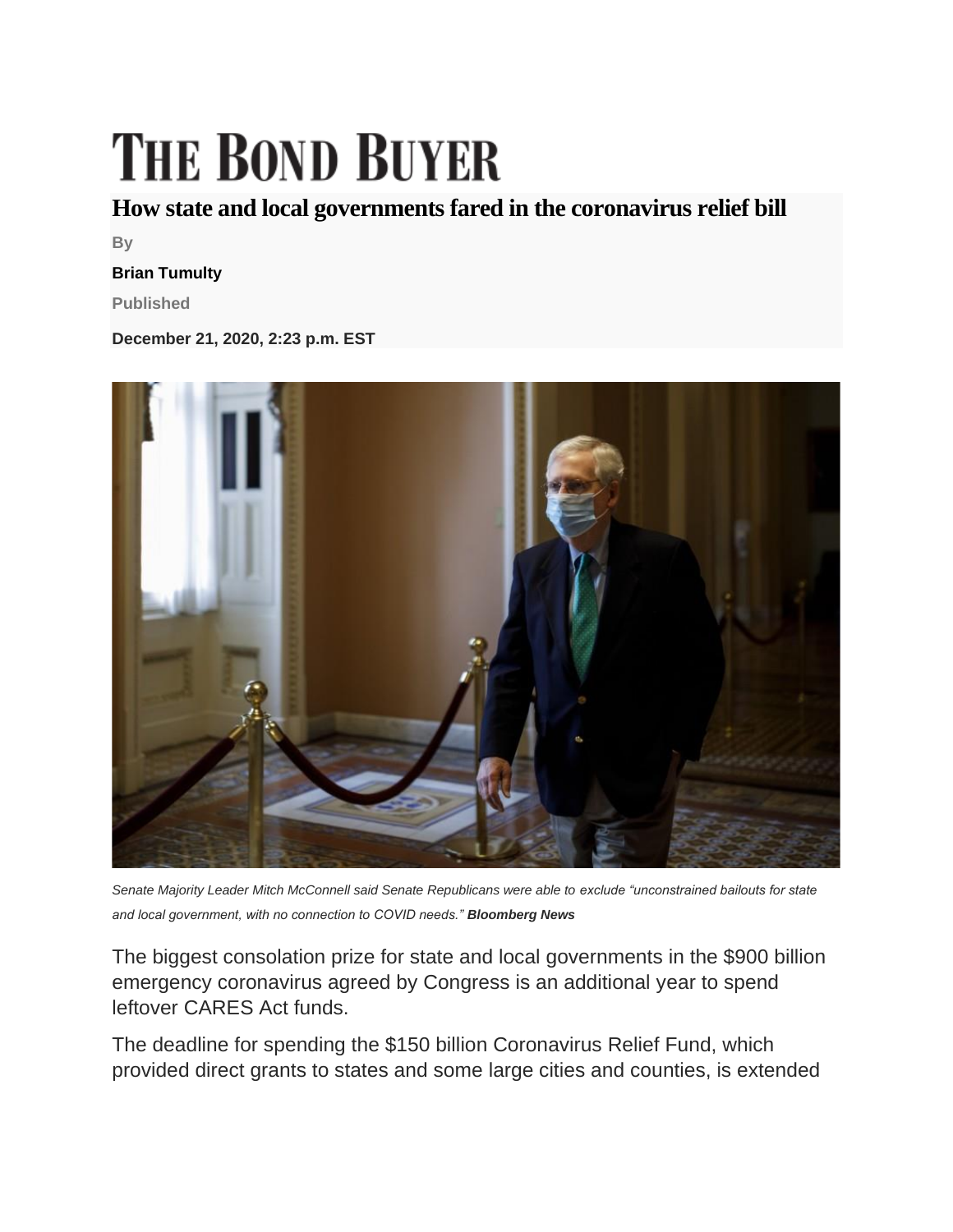through the end of 2021 but without any new flexibility for how to use the money such as covering revenue shortfalls.

Although the final deal left out new direct funding for state and local governments, there are numerous direct grants that should help them.

The package includes \$82 billion for elementary, secondary, and higher education; \$45 billion for transportation that includes allocations for transit and airports; \$63 billion for healthcare that includes vaccine procurement and COVID-19 testing; \$25 billion for emergency rental assistance; \$26 billion for nutrition and agriculture programs; and \$12 billion for community lenders.

In addition, there's \$166 billion for direct payments to individuals of \$600; \$325 billion for aid to small businesses; and \$120 billion for extending special unemployment benefits another 11 weeks.

The National Governors Association and National League of Cities are among the groups that are predicting dire consequences from being left out.

"The states are the country. If you bankrupt the states, you bankrupt the country," said NGA Chairman Andrew Cuomo, the governor of New York.

Cuomo said Monday that NGA, with more Republican governors than Democrats, sent a letter to Congress asking for \$500 billion in state and local assistance.

"Do you know what we got in this bill? Zero," Cuomo said, although he did acknowledge that what Congress has agreed to is better than doing nothing.

NLC Executive Director and CEO Clarence Anthony said in a press statement that Congress "ignored the guidance of economists and local leaders on both sides of the aisle."

Anthony predicted, "Local governments will be forced to make cuts to critical services and personnel, hampering our country's ability to heal from this sickness and dragging our national economy for years of uncertainty to come."

Senate Majority Leader Mitch McConnell, on the other hand, hailed the fact that Senate Republicans were able to exclude "unconstrained bailouts for state and local government, with no connection to COVID needs."

McConnell said the package contains "just smart targeted bipartisan policies. What Senate Republicans have been recommending since the summer."